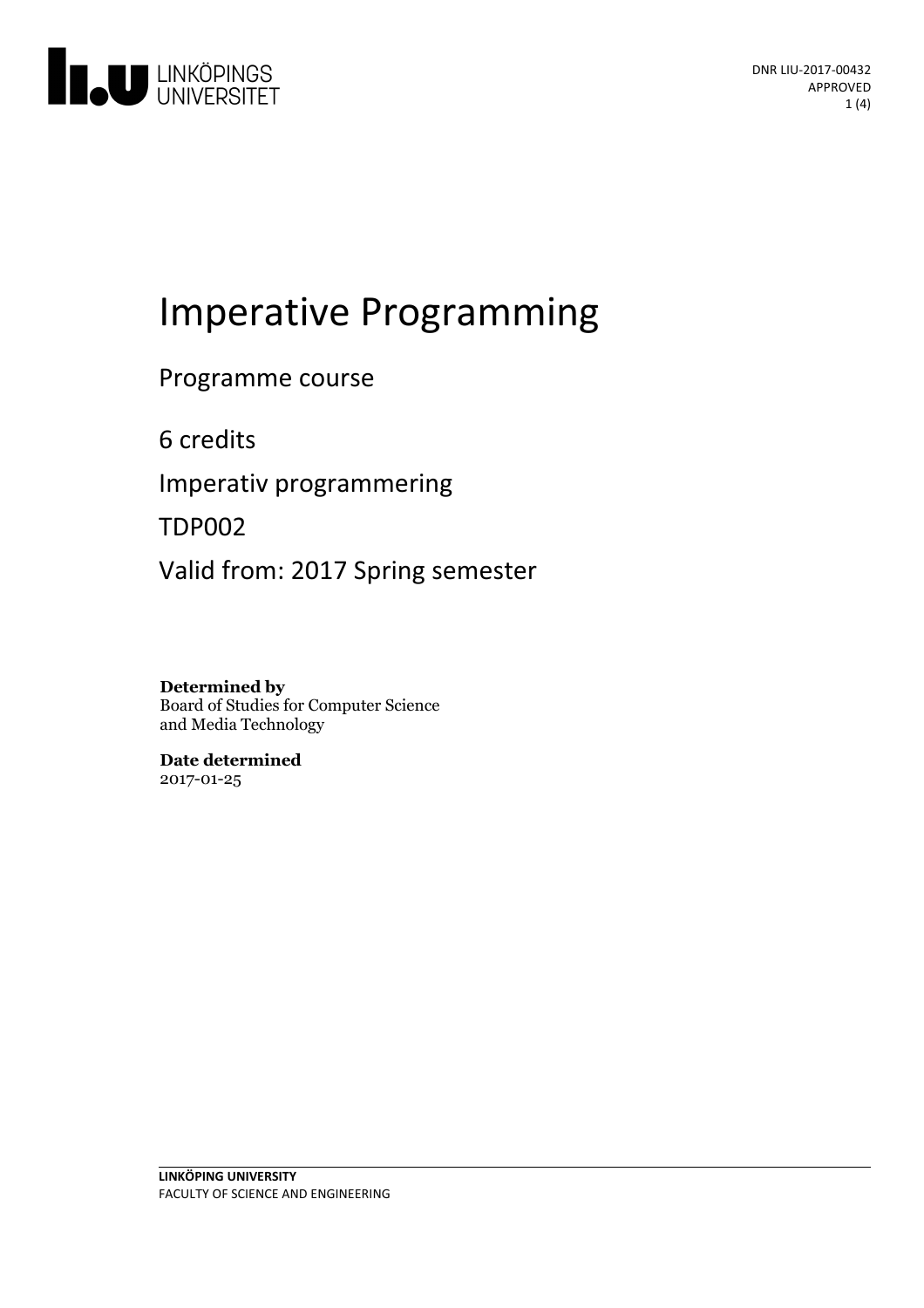## Main field of study

Programming

Course level

First cycle

#### Advancement level

 $G_1X$ 

### Course offered for

Programming, Bachelor's Programme

#### Entry requirements

Note: Admission requirements for non-programme students usually also include admission requirements for the programme and threshold requirements for progression within the programme, or corresponding.

## Intended learning outcomes

After the course the student will be able to:

- describe and use the constructs of an imperative programming language
- construct and solve problems using imperative programming
- describe basic concepts in imperative program development

#### Course content

Craft: Handling <sup>a</sup> programming language and its tools and documentation. Ability to work with programming constructs and divide programs into modules. Ability to formulate algorithms, read source code and work

with testing and debugging. Topics: Imperativ programming with its constructs, input/output, file handling. Data structures, such as lists, trees, graphs and tables. Techniques: Python, Emacs, Linux.

# Teaching and working methods<br>The course consists of lectures, labs, dojos and own exercises.

The lectues address the central topics and techniques of the course.<br>Labs and exercises give the studens a lot of training of the basic components of program development.

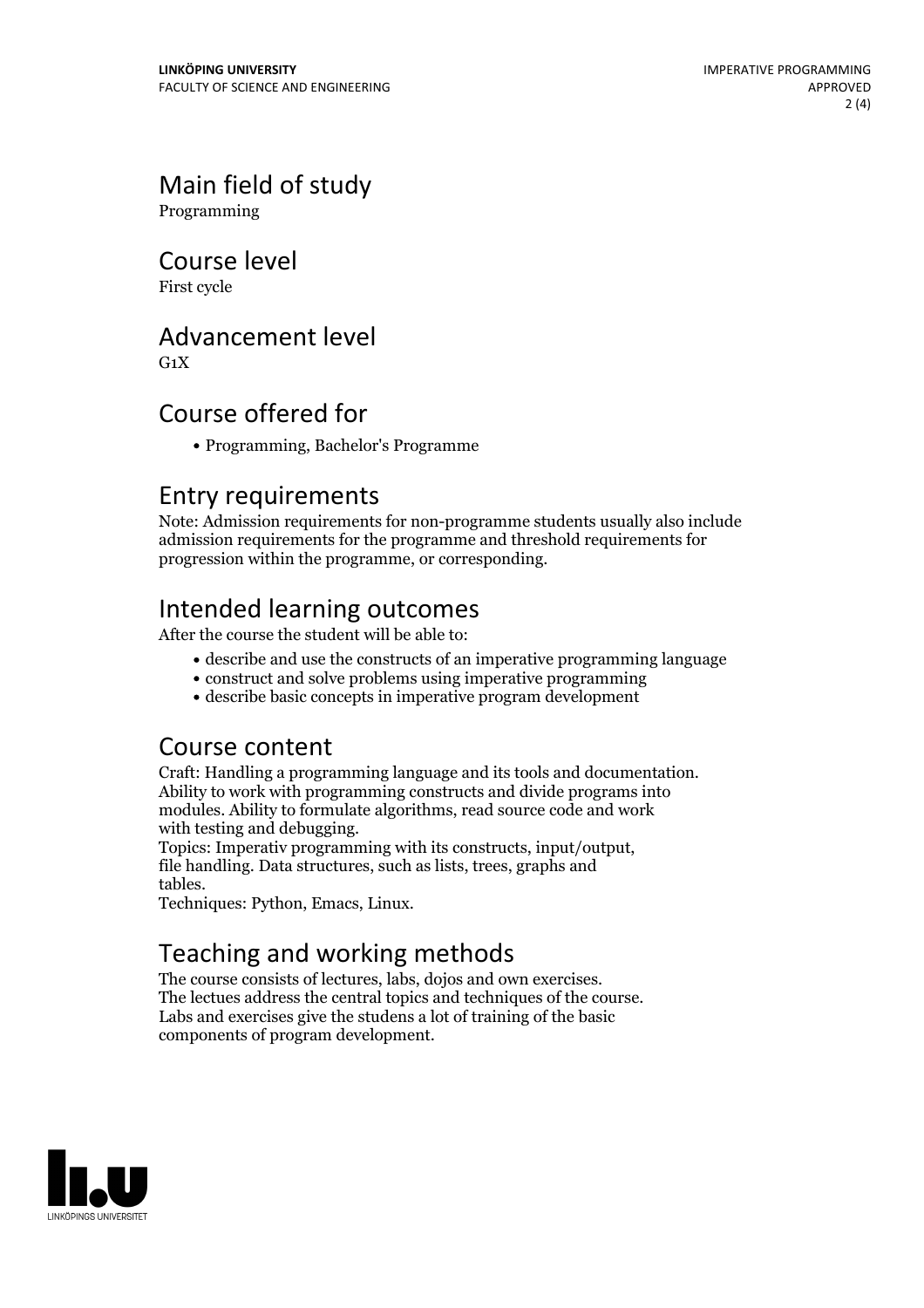### Examination

| DAT <sub>1</sub> | Computer examination | 3 credits | U, 3, 4, 5 |
|------------------|----------------------|-----------|------------|
| LAB <sub>1</sub> | Laboratory work      | 3 credits | U.G        |

#### Grades

Four-grade scale, LiU, U, 3, 4, 5

## Other information

Supplemetary courses: Objektorienterad programmering

## Department

Institutionen för datavetenskap

## Director of Studies or equivalent

Ahmed Rezine

#### Examiner

Klas Arvidsson

## Course website and other links

<http://www.ida.liu.se/~TDP002>

#### Education components

Preliminary scheduled hours: 62 h Recommended self-study hours: 98 h

## Course literature

#### **Additional literature**

**Books**

Lutz, Mark, (2013) *Learning Python* 5. ed. Sebastopol, Calif. : O'Reilly, 2013 ISBN: 9781449355739